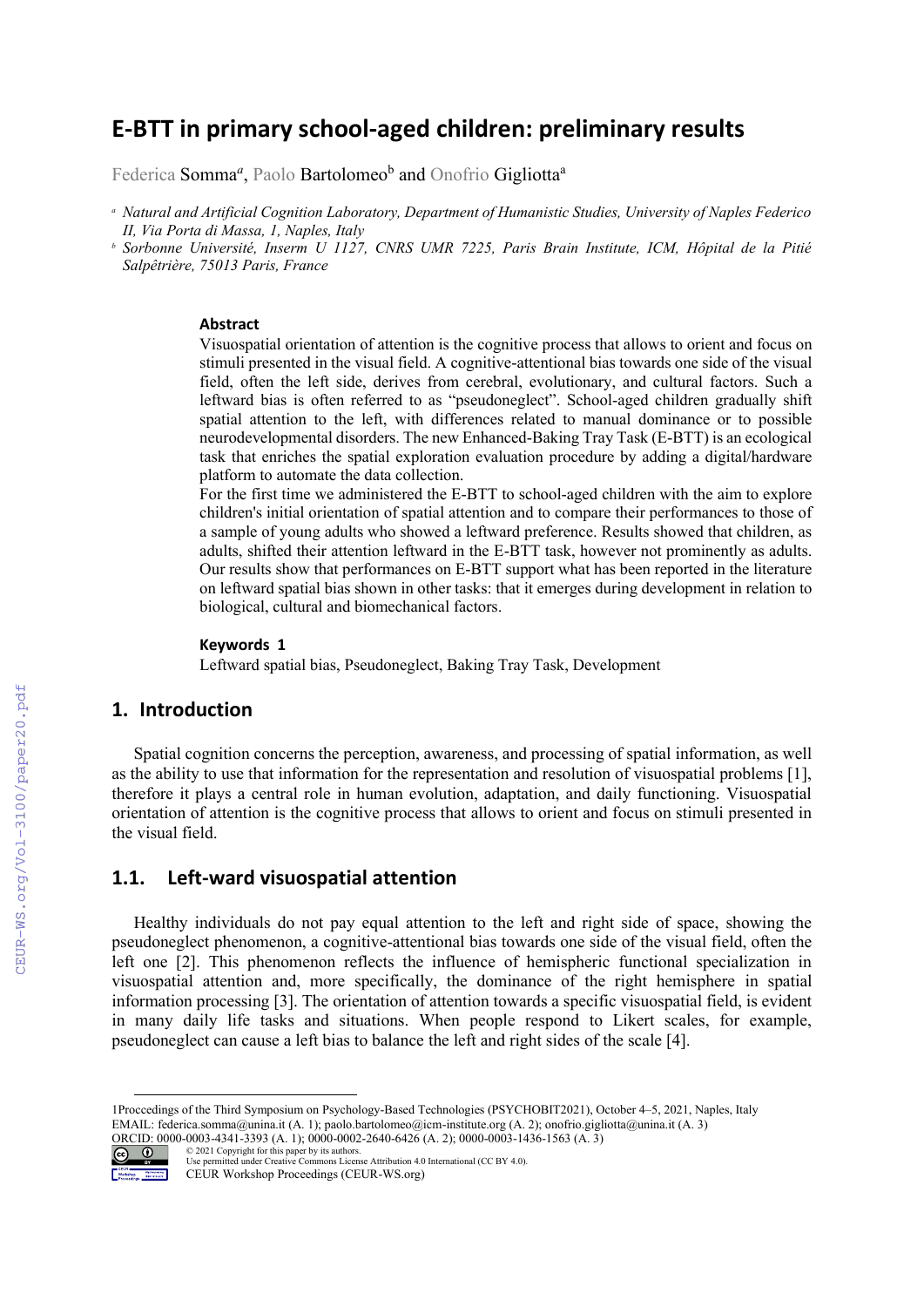In the scientific literature, various explanations for pseudoneglect have been proposed, which are not mutually exclusive: the inter-individual differences, in terms of consistency and direction of the pseudoneglect, could be explained as a function of cerebral asymmetries [5], of evolutionary mechanisms [6], of cultural differences deriving from reading experience and exposure to visuomotor explorations according to preferential reading or writing direction [7].

Visuospatial attention during line bisection or cancellation tasks apparently shifts leftward over the course of primary school years, in left-to-right reading cultures, as children learn to read. In general, the literature provides evidence for an overall spatial attention shift to the left even in school-aged children [8] [9]. Manual dominance can influence performance [8] [10], as can neurodevelopmental disorders such as Attention-deficit/hyperactivity disorder (ADHD) and Developmental Dyslexia [11]. Handedness differences in pseudoneglect decrease during development, perhaps as a consequence of the development of the corpus callosum up to the mid-20s. Children with ADHD bisect horizontal lines more rightward than control children. Children with Developmental Dyslexia display mild inattention in the left visual field and excessive distraction in the right visual field [11]. Investigating orientation and spatial directionality patterns during development could improve understanding of the functioning of cognitive processes and specific brain structures related to these behaviours.

Pseudoneglect manifests in classical experimental contexts during bisection of horizontal lines, as a small deviation to the left of the real midpoint [2] or as a bias to initiate a visual search from a left-sided element [12] [13] [14]. Considering the multicomponent nature of this visuospatial attention bias, other researchers have used different types of stimuli to investigate the phenomenon in developmental age, considering the origin, but also the directionality: cancellation of target stimuli among irrelevant distractors [15] [16], drawing or reproduction of objects [17], drawing of circles and filling of points [18]. In summary, these studies report a strong left-to-right direction preference for right-handed children which increases with age, while left-handed children show less lateralization; however, lateralization of left-handed children is still a poorly understood phenomenon.

In a visual search task, spatial attention orientation to the visual environment, can influence the organization of search behavior. An efficient visual search implies, first of all, determining a position of the space from which to start the search. Starting the visual search or the cancellation of stimuli at or near the edge of the considered space increases the probability of a more organized search, compared to starting in the center of the space [16]. Furthermore, an organized search reduces the likelihood of intersections in the path and facilitates orthogonal or radial searches. Age-related or individual-related changes in spatial orientation may play a role in spatial organization performance differences between children and adults

Many stimuli and tools used by the aforementioned and other scientific studies have not been digitized and do not permit an objective and sensitive data collection and analysis. Moreover, they evaluate a limited number of indexes regarding directionality and visual search or design strategies. Rinaldi and colleagues [15], instead, exploited a digitized cancellation test and collected chronometric and spatial parameters (measured in x and y coordinates) ranging from the starting point (first mark) of the visual search to the scanning strategy adopted (directional shifts and smooth index).

Below we will introduce an assessment tool of visuospatial behaviors and processes that combines the ecological aspect of everyday tasks with a digital and automatic system for collecting spatial data.

# **1.2. E-BTT**

The E-Tan platform, designed to connect tangible environments to digital data collection, has been used to enhance the Baking Tray Task (E-BTT), an ecological visuospatial task that requires test takers to uniformly place 16 objects on a rectangular tray (see [19] [20] [21] [22] for details), originally developed to assess unilateral spatial neglect (USN).

The E-Tan platform supports tangible interfaces and is able to digitally trace performances thanks to tags and a camera placed perpendicular to the tray. It thus allows the examiner to instantly obtain data on: total time spent on the task; the time each object is positioned; spatial coordinates (x and y) of single objects positioned; objects placement order. The information collected through the new E-BTT enriches the classic evaluation procedure; E-BTT new features allow not only to investigate spatial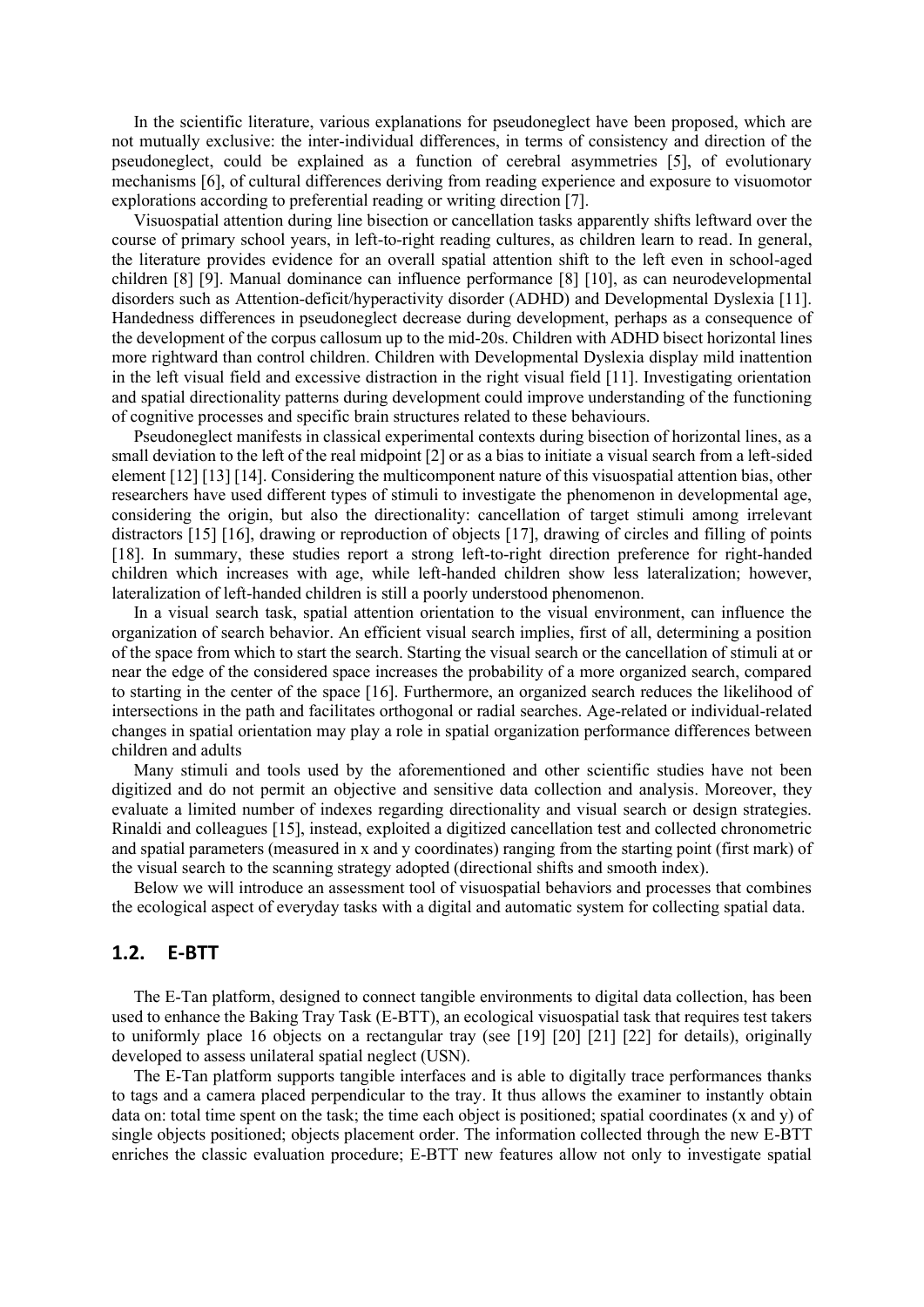orientation and lateralization [23] but also spatial exploration and organization patterns in clinical or healthy subjects [24], such as the strategies used to plan and organize elements in the peripersonal space.

In a recent study we have investigated the lateral dimension of spatial behaviour, particularly leftright spatial asymmetry or pseudoneglect in samples of young adults [23], mainly analyzing the starting point of the disks disposition and the general center of the arrangement of all 16 disks. The results have shown a statistically significant preference to place the first disk in the left quadrants (mostly in the upper-left one) and a slight imbalance toward the left of all disks arrangement, thus demonstrating a leftward bias consistent with pseudoneglect.

This work, for the first time, focuses on the expression of visuospatial bias of school-aged children in E-BTT performance.

## **1.3. Aims**

The aims of the present study were 1) to explore children's spatial performance and 2) compare their patterns of performance with those of a sample of young adults [23] who showed signs of leftward spatial bias.

To this end, prior to administering E-BTT to children, we collected preliminary data in order to adapt the test instructions. Subsequently, we administered the E-BTT task to typically developing school-age children.

Based on previous literature on visuospatial attention bias, we expected children to often start spatial organization on the left-side of the space. This initial bias should increase with age; however, it should not be as consistent a phenomenon as in adults. Furthermore, if spatial orientation effects reflect changes related to learning to read, children should also demonstrate a propensity for initially orienting spatial attention to the upper-left quadrant of the space, consistent with the typical starting location for reading, rather than simply orienting more leftward. Another possibility is that, due to the size and location of the frame, especially younger children could be more likely to prefer the lower portion of the test space than adults.

# **2. Materials and methods**

# **2.1. Participants**

A small sample of school-age children was recruited from a primary school of the Campania region, in Southern Italy, for the first study on task instruction. Ten children aged 6 to 10 years, with normal or corrected vision, were involved following inclusion criteria: (1) typical cognitive development, expressed by a score above the 15th percentile for the Raven Colored Progressive Matrices test (CPM - Italian standardization) [25]; (2) no clinical diagnosis of neurological, neuropsychiatric, or neurodevelopmental disorders as reported by the parents.

Afterwards, a second convenience sample of children was recruited from 16 classes of 2 primary schools of the Campania region, for a total of 157 children from grade 1 to 5. For the recruitment of the participants, contact was made in advance with the managers of the schools and subsequently interviews were held to define the objectives and methods of the research, first with the manager himself and then with the teachers.

Participants were included in the study following inclusion criteria: (1) typical cognitive development, expressed by a score above the 15th percentile for the Raven CPM test; (2) no clinical diagnosis of neurological, neuropsychiatric, or neurodevelopmental disorders as reported by the parents. One hundred and forty-eight children (72 females and 76 males aged 6 to 11 years) met the inclusion criteria (see Table 1). All participants spoke Italian as their mother tongue, had normal or corrected vision, were both right-handed ( $N = 127$ ) and left-handed ( $N = 21$ ) according to the "Edinburgh Inventory Questionnaire" (EI) [26].

| Table 1        |       |           |                |       |       |
|----------------|-------|-----------|----------------|-------|-------|
| Sample details |       |           |                |       |       |
|                | Grade | Age range | <b>Females</b> | Males | Total |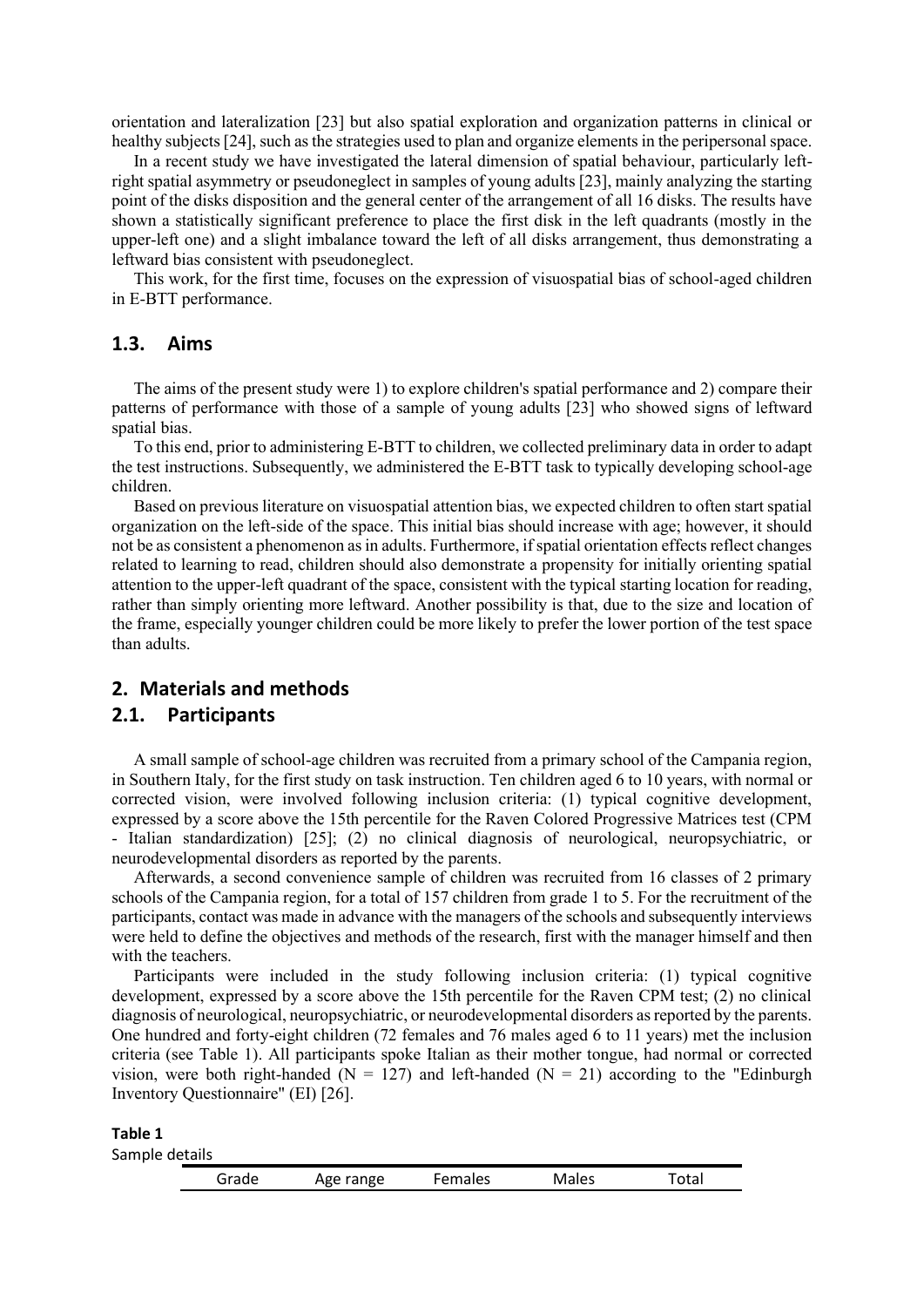| 1 | 6,3;7,2   | 9  | 14 | 22  |
|---|-----------|----|----|-----|
| 2 | 7;8,2     | 14 | 13 | 25  |
| 3 | 8;9,1     | 8  | 14 | 20  |
| 4 | 9,2;10,4  | 20 | 19 | 39  |
| 5 | 10,1;11,2 | 21 | 16 | 37  |
|   |           | 72 | 76 | 148 |

The study was conducted in accordance with the Declaration of Helsinki and approved by the Local Ethics Committee - Department of Humanities University of Naples Federico II [protocol number: 12/2020]. Written informed consent was obtained from all participants' parents prior to the test.

# **2.2. Procedure**

Both the instruction study and the task administration took place in a room of each primary school attended by the children. The rooms were bright and quiet, and there was a table suitable for the children, on which the material for the administration of the E-BTT was placed. Throughout the procedure, only one child at time and an experimenter were present in the room. The children were seated on a chair placed in front of the table on which the frame was. The material on the table was arranged as shown in Figure 1.



**Figure 1**: E-BTT tool setting

# **2.2.1. E-BTT instruction**

In the pilot study, children were given 3 different instructions in random order, including the original instruction and other 2 modified ones. The original instruction was: "Please, arrange all the disks, one at a time with one hand, on the surface inside the wood frame as evenly as possible, as if they were biscuits to be placed on a baking tray. Once placed, the disks cannot be moved". Two modified and simpler instructions have been proposed since children may have difficulty in understanding the expression "as evenly as possible"; thus, another instruction was: "Please, arrange all the disks, one at a time with one hand, on the surface inside the wood frame so that they are placed on as much space as possible, as if they were biscuits to be placed on a baking tray. Once placed, the disks cannot be moved"; and the other was: "Please, arrange all the disks, one at a time with one hand, on the surface inside the wood frame so that they are as far away from each other as possible, as if they were biscuits to be placed on a baking tray. Once placed, the disks cannot be moved".

The first two instructions did not produce satisfactory configurations: children often anchored the disks to the frame, either sideways or on the top and bottom, placing them as a row one behind the other. The instruction that turned out to be more suitable, that is the one that, for most children, brought out a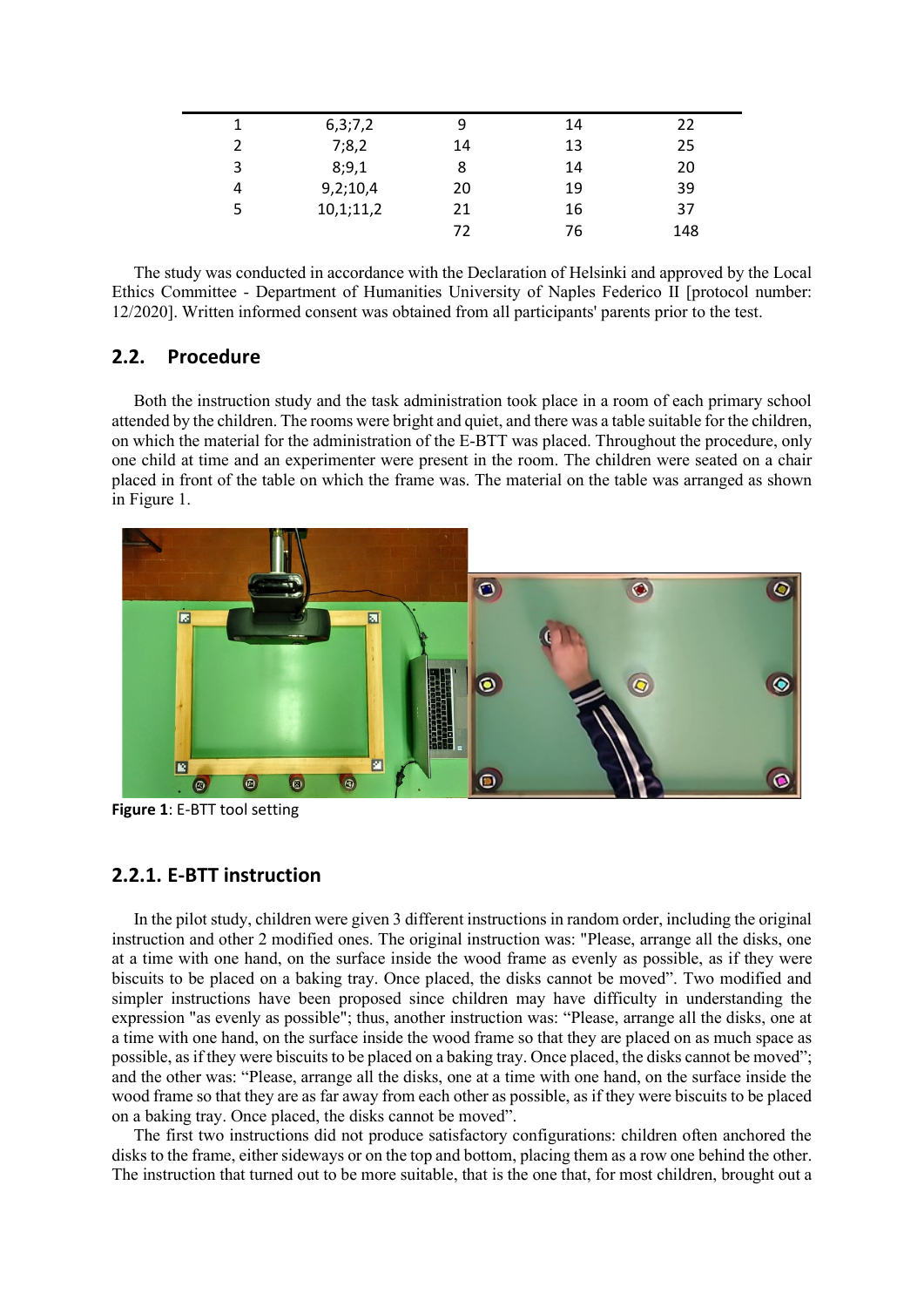final configuration of evenly spaced cubes, was the third one, which was then further modified as follows: "Here are some disks in front of you: please, on my count, arrange all the disks on the surface inside the wood frame as far away from each other as possible. Pretend these are cookies to be placed on a baking tray, one at a time with one hand. Once placed, the disks cannot be moved. By repeating, arrange all the disks as far away from each other as possible."

The addition of "on my count" is motivated by the fact that very often children acted impulsively and very quickly began to place the disks without waiting for the instruction to finish. The expression "arrange them as far away from each other as possible", although different from the original E-BTT instruction, is the easiest way for most children, especially in the younger age groups, to understand that the objective is an even distribution of objects on a space; the expression equally implies an objective to be represented mentally and to be achieved, therefore a visuospatial planning and organization, albeit a very simple one. An element that is made explicit with this instruction is that of estimating the distances between one object and another. The instruction is then repeated at the end to ensure that it is understood and memorized as best as possible by the children.

# **2.2.2. E-BTT administration**

The experimental sessions started immediately after the conclusion of the instruction study. The E-BTT was part of a visuospatial skills assessment battery administered in two different sessions. In the first session Raven Colored Progressive Matrices and E-BTT were administered. After performing Raven's CPM, the children were instructed with the E-BTT task and asked to do it first with their dominant hand and then with the other.

Before giving the E-BTT adapted instruction, the procedure also required the children to perform a short pre-test: particularly, they were asked to 1) place a disk inside the frame 2) place another one near the first one and 3) place a third one away from the first. This pre-test was conducted to make sure the children understood the spatial concepts of the proximity or distance of objects from other objects.

# **2.3. Measures and data analysis**

The E-TAN software platform records the spatial coordinates (x and y) of each single disk placed on the tray, the order of placement and the duration of the performance. The data output consists of an Excel file with the coordinates in pixels (then normalized in centimeters). The center of the tray has been set to coordinates 0,0. A negative x indicates a point to the left of the center and a positive x indicates a point to the right, as well as a negative y indicates a point below the center and a positive y indicates a point above.

To evaluate the initial spatial orientation, that is, where one begins to arrange objects in the peripersonal space, the coordinates of the first disk positioned on the surface has been used; moreover, the average horizontal or vertical position of all placed objects (average of the X and Y of the 16 disks) has been also considered as a measure of the center of the disposition. The center of the frame has been marked with (0, 0), we also divided the surface into 4 equal quadrants (top-left, bottom-left, top-right, bottom-right), to evaluate the quadrant of initial orientation, that is the frequency that the 4 quadrants were used to arrange the first object.

E-BTT performance was first analyzed by means of the measures described. Data computation was performed using SPSS [27] and R [28] software.

# **3. Results**

To conduct the following preliminary analyses, 5 children had to be excluded due to E-TAN software issues. Left-handed participants were also excluded. Therefore, the analyses were carried out on a final sample of 122 children (63 males).

# **3.1. Spatial orientation**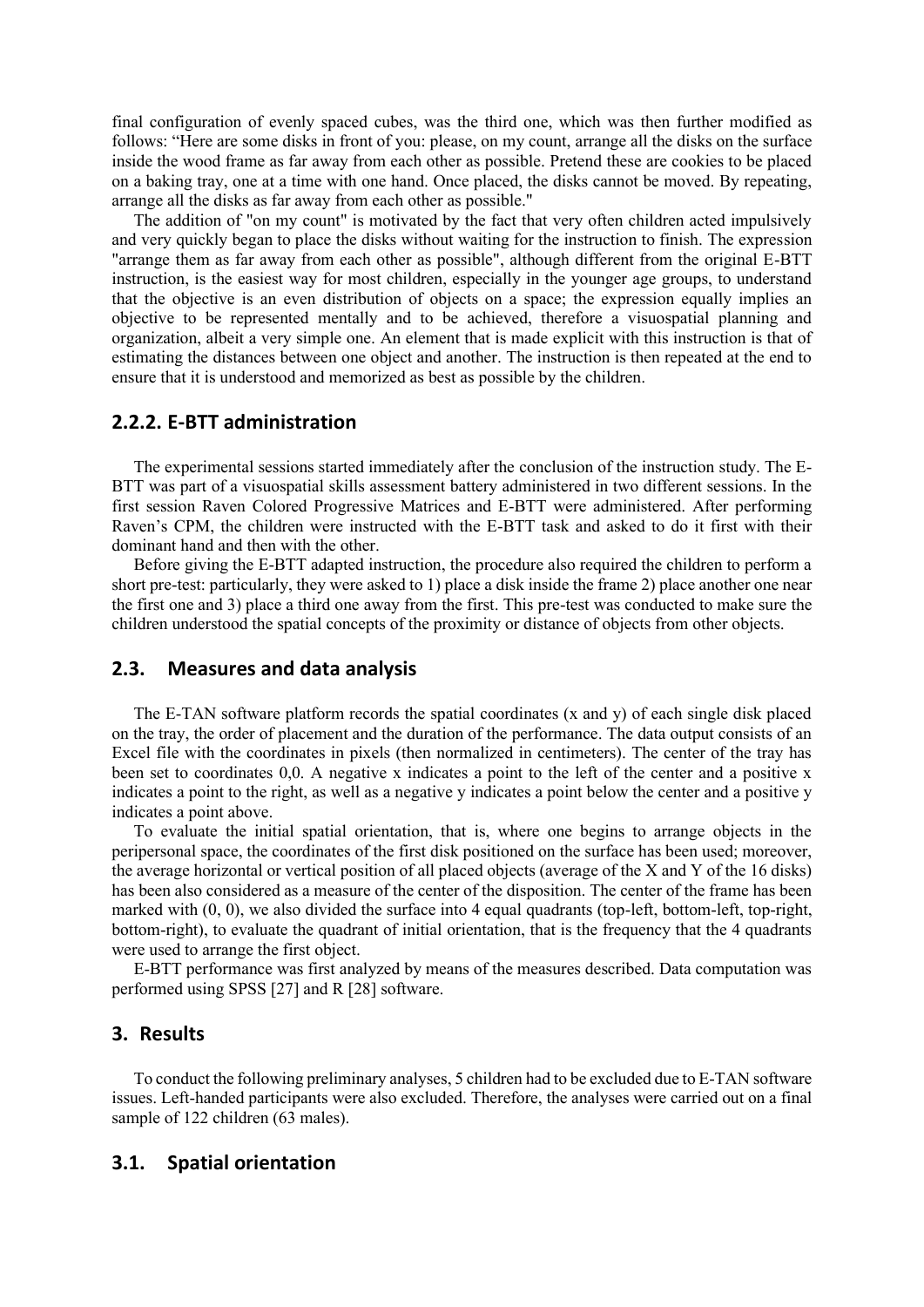To evaluate the children's initial spatial orientation in the E-BTT task, we first divided the space into four equal quadrants and analyzed the distribution of the first disk (unlike adults, see [23]). Frequency analysis demonstrated that  $37.70\%$  (n = 46/122) of participants began arranging the first disk in the bottom-left quadrant of the space. The next most frequent quadrant was the top-left one (27.05%;  $n = 33/122$ ). The bottom-right quadrant was chosen with a frequency of  $25/122$  (20.49%) and the topright quadrant with a frequency of 18/122 (14.75%). The analysis carried out of Pearson's chi square among the four positioning alternatives led to the following results:  $\chi$ 2 = 14,197, df= 3,  $\chi$ 2 / dof = 4,732,  $p = 0.003$ . Hence, the result demonstrates a preference to position the first disk in the bottom-left quadrant and a lower frequency for that in the upper right portion of the space.

Regarding the comparison between children and a sample of 122 young adults [19] with respect to the quadrant of the first disk positioned, a statistically significant difference emerges ( $\chi$ 2 = 25,805, df=  $3, p< 0.001$ ). These data show that children tend to place the first disk more at the bottom and that, even if prevalent, the shift to the left is not as prominent as that of adults, since children still tend to shift to the right too.

We then conducted a univariate ANOVA, setting as independent variables the x coordinates of the first positioned disk and the x coordinates average, which revealed a difference for first disk x coordinate (Figure 2a) between adults ( $M = -16,013$ ,  $SE = 1,826$ ) and children ( $M = -6,813$ ,  $SE = 1,826$ ):  $F(1.242) = 12{,}694$ , p <0.001, n2=0.050, with a low- to mid- effect size value, as for first disk y coordinates average (Figure 2b):  $F(1.242) = 12,905$ , p < 0.001,  $\eta$ 2=0.051 (adults M = 4,129, SE = 1,479; children  $M = -3,385, SE = 1,479$ .



Figure 2: On the left (a) mean of first disks x-coordinate (cm) of adults vs children; on the right (b) mean of first disks y-coordinate (cm) of adults vs children.

Moreover, the average horizontal position of all the positioned objects turns out to be different between the two groups  $(F(1.242) = 9,116, p \le 0.05, \eta2=0.036)$  despite a low effect size value, with the adults ( $M = -1,363$ ,  $SE = 0,264$ ) moved slightly more to the left than the children ( $M = -0,234$ ,  $SE =$ 0,264). On the other hand, the average vertical position of all placed objects did not differ between the two groups  $(F(1.242) = .147, p = 0.702, n2=0.001)$ .

Therefore, consistently with the results of the quadrants analysis, the X-axis coordinates average of children is shifted towards the left of the space, but much closer to the center as opposed to that of adults which is clearly more leftwards.

#### **3.2. Preliminary cluster analysis**

Our following purpose was to analyze the children initial attention orientation more precisely, and to highlight possible groupings among the subjects; thus, the participants were clustered according to the X and Y coordinates of the first disk, which were then compared with the adults' sample clustering, also based on the first disks' X and Y coordinates. Particularly, what we wanted to verify was the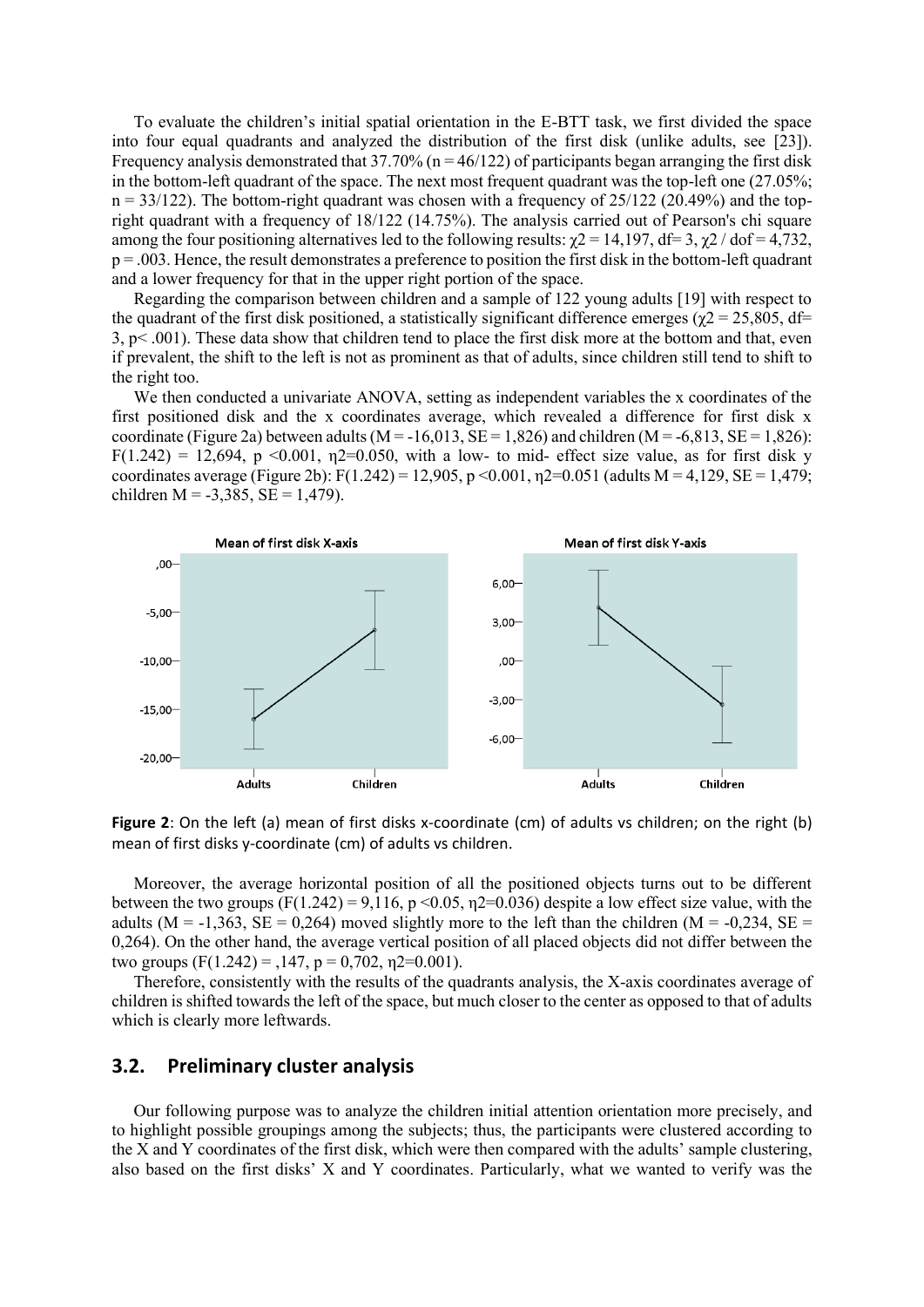presence of groups of children whose first disk was not extremely lateralized to the left or to the right and if so, identify the representative spatial localizations of those groups.

A cluster analysis was conducted by using the K-means algorithm, that requires the number of clusters to be specified. To estimate the optimal number of clusters in our data such we used the Silhouette Coefficient and performed a silhouette analysis between 2 to 5 numbers of clusters both for children and adult dataset. The best silhouette score for the children dataset resulted for a number of clusters equal to 5 ( $si = 0.8$ ); the best silhouette score for the adult's dataset resulted for a number of clusters equal to 4 ( $si = 0.86$ ).

Cluster analysis on children dataset identified the following 5 distinct cluster groups (please, check Figure 3): of the 122 participants,  $31,97\%$  (cluster 5, n = 39) were classified as positioning the first disk in the bottom-left portion of the space; 22,13% (cluster 2,  $n = 27$ ) as positioning the first disk at the center of the space, mainly in the center of the Y-axis, but also above and below the 0 point; 18,03% (cluster 1,  $n = 22$ ) as positioning the first disk in the bottom-right portion of the space; 17,21% (cluster 3, n = 21) as positioning the first disk in the top-right portion of the space; 12,30% (cluster 4, n = 13) as positioning the first disk in the top-left portion of the space. Cluster 2 reveals a group of children directing the first object in the central area of the space.

K-means cluster analysis on adults dataset identified 4 distinct cluster groups (please, check Figure 4): of the 122 participants, 59,02% (cluster 1,  $n = 72$ ) were classified as positioning the first disk in the top-left portion of the space;  $25,41\%$  (cluster 4, n = 31) as positioning the first disk in the bottom-left portion of the space;  $10,66\%$  (cluster 2, n = 13) as positioning the first disk in the bottom-right portion of the space;  $4,92\%$  (cluster 3, n = 6) as positioning the first disk in the extreme top-right portion. No cluster revealed any group of adults who placed the first object in the central area of the space.



**Figure 3**: Children's K-means Cluster Analysis results

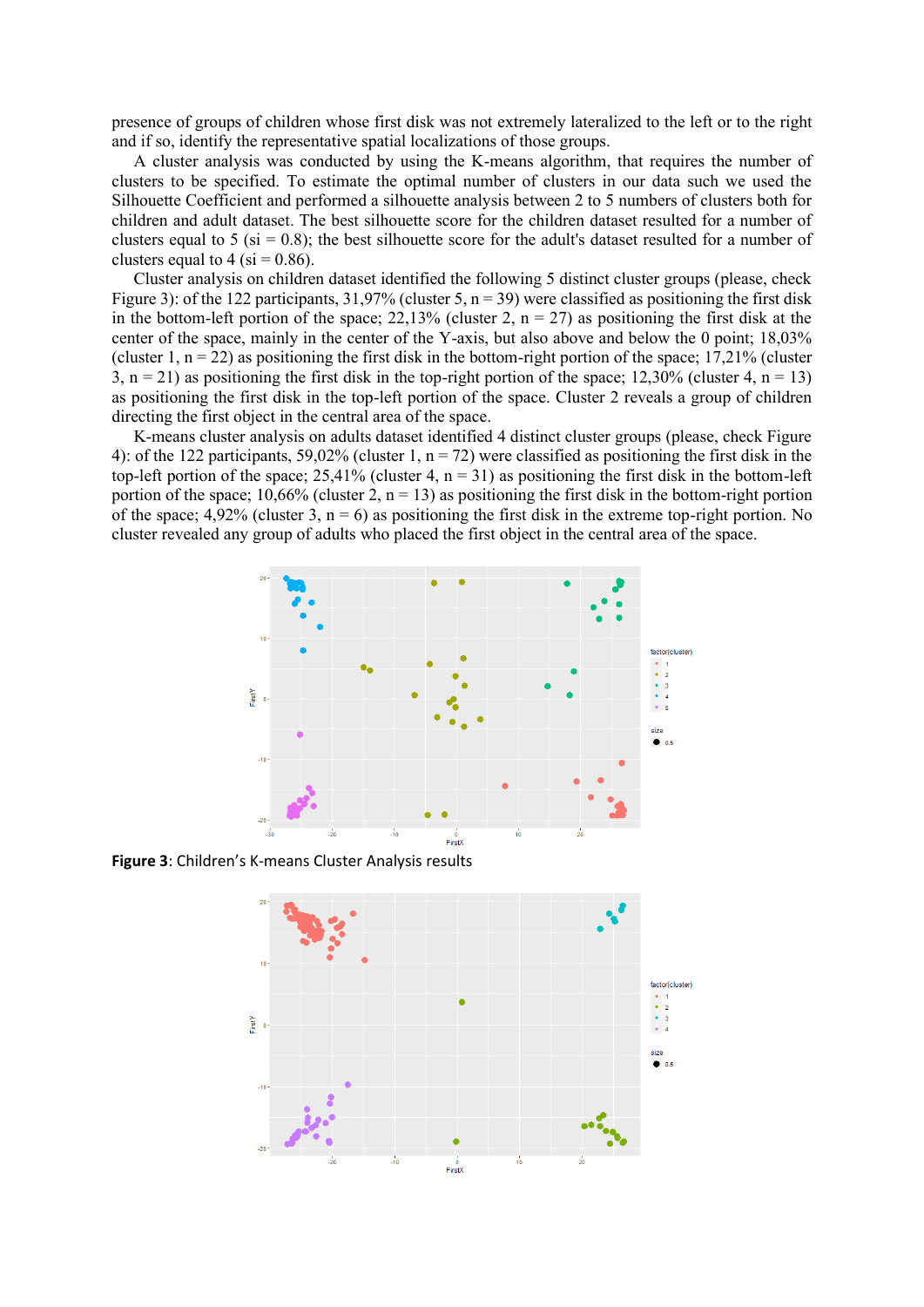# **4. Discussions and conclusions**

As expected, the majority of children started spatial organization on the left-side of the space, particularly the bottom-left portion of space; however, the comparison between adults and children data revealed a significant difference, since children's leftward shift was less pronounced than that of adults. Children also started disks disposition on the right-side of the space and didn't demonstrate any propensity to initially orient spatial attention to the upper-left quadrant of the space (the starting location for reading) as much as adults, rather than simply orienting more leftward. This finding could be explained by the size of the frame; especially younger children could find it difficult to fully explore the frame with their arms.

Moreover, we conducted a cluster analysis to understand if, in addition to positioning first disks in specific quadrants, participants first disks were extremely lateralized to the left or to the right and, if not, identify the representative spatial localizations of those groups. The results showed that there is a group of children that is more oriented to the center of the space, positioning the first disks centrally, at the bottom or at the top of the Y-axis. This tendency toward the center was not present in the adult's sample.

Again, we expected children to be less shifted towards the left side of the space than adults, on one hand because left-sided bias gradually increases during primary school years in Western cultures. On the other hand, it is possible that children's tendency to start the task centrally reflects a preference for using specific spatial reference points of an empty space (such as corners or central points), which could sustain the orientation on the peripersonal space, as well as it happens in the landmark-based extrapersonal spatial orientation [29]. It seems that children focused on those points rather than the directional path of disposition and the final configuration of disks. However, these hypotheses will be subsequently analysed, e.g. investigating the disposition pattern followed by the children, in order to understand the disposition strategy implemented and how it develops based on the starting point.

Our results show that performances on E-BTT (so far only in terms of the positions of the first placed object) support what has been reported in the literature on pseudoneglect regarding other tasks: that it emerges during development in relation to biological, cultural and biomechanical factors. Children, as adults, show a leftward orientation shift in the E-BTT task however not marked as that of adults: children orient the first object disposition to the left side of the space but also to the right, and especially to the center.

The reported results are preliminary; we plan to implement the following analyses in the future. First, the orientation of the spatial attention in the E-BTT task will be compared with that shown in other tasks of the spatial battery, to explore if the pseudoneglect phenomenon manifests itself differently in different tasks, as demonstrated in the literature for adults [30], even in childhood. We also collected data on left-handed participants; we shall assess whether left-handers show different spatial bias, as reported in the literature [8] [10].

In the near future we also plan to assess whether the starting point of the object's organization influences the subsequent arrangement pattern and compare the organization of spatial arrangement between children and adults. We shall also use the E-BTT to assess whether starting at the extreme side of a space in a visual search task provides a foundation for more organized search than starting in the middle of the page, perhaps because it decreases the likelihood of path intersections [16].

The E-BTT task was originally developed to assess and quantify asymmetries in spatial cognition resulting from unilateral spatial neglect (USN) following brain injury. Studies have been carried out with adult patients, however the literature on children who have suffered a perinatal brain injury is scarce. Some reviews on the topic [31] [32] point out that it may be necessary to use different types of assessment tools to test children with perinatal brain damage in order to develop a complete profile of specific attentional and perceptual deficits. In this way, therapies could be tailored to target specific deficits. In addition, specific considerations may be envisaged in school settings to better accommodate these children. To adequately assess cognitive functioning in this population, the authors recommend a combination of measures, including the use of pencil and paper neuropsychological tests, which remain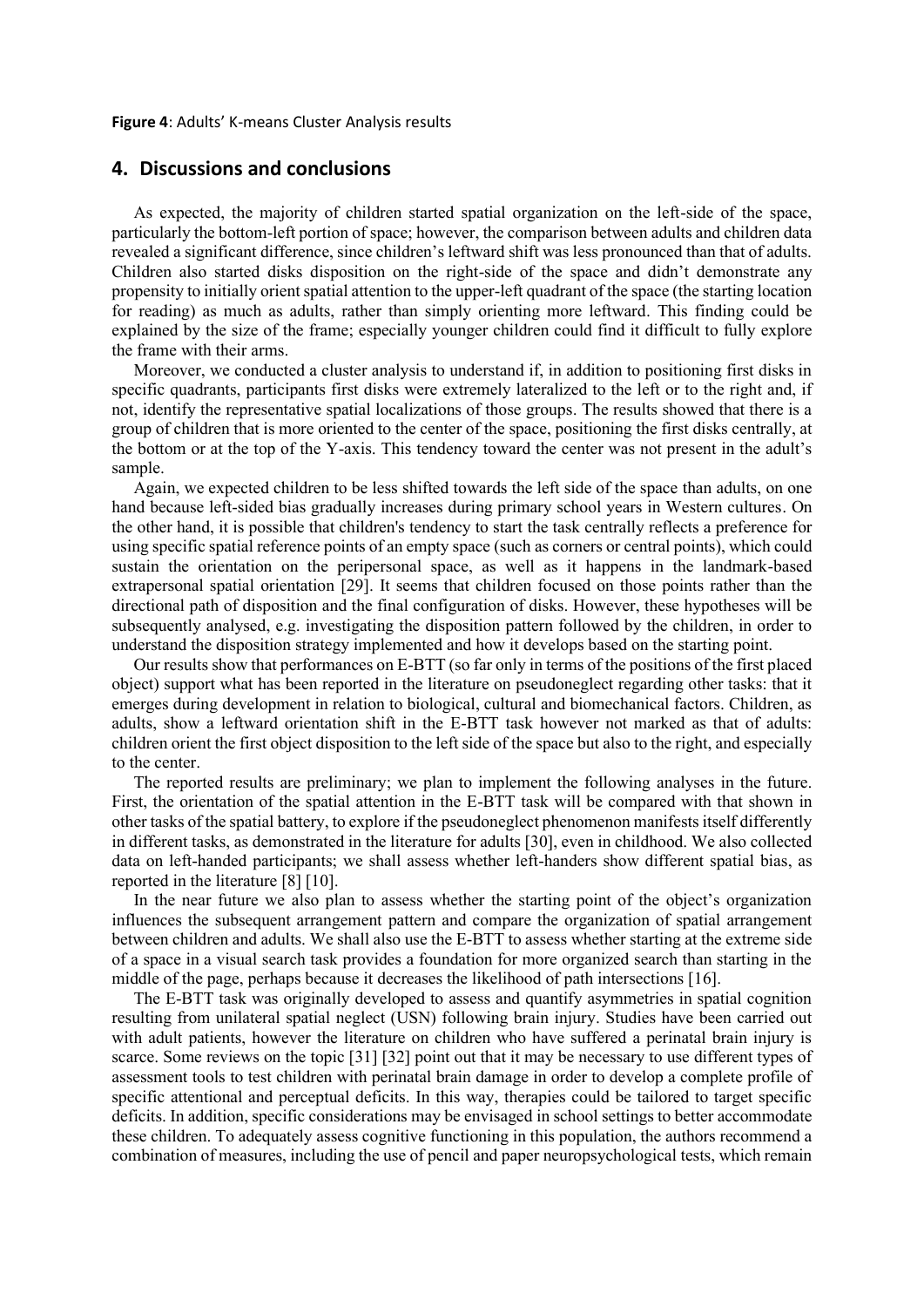fundamental as well as tasks sensitive to deficits in daily functioning. The E-BTT could represent a useful ecological tool to assess USN in developmental age.

# **5. Acknowledgements**

For their outstanding contribution and support given to the research and to the NAC laboratory, the authors sincerely thank Antonio Cerrato and Orazio Miglino.

# **6. References**

- [1] R. A. Hart, G. T. Moore, The Development of Spatial Cognition: A Review, in: R. M. Downs, D. Stea (Ed.), Image & environment: Cognitive mapping and spatial behavior, AldineTransaction, Piscataway, NJ, 1973, pp. 246–288.
- [2] M. N. Toba, P. Cavanagh, P. Bartolomeo, Attention biases the perceived midpoint of horizontal lines, Neuropsychologia 49.2 (2011) 238-346. doi:10.1016/j.neuropsychologia.2010.11.022.
- [3] M. C. Corballis, Lateralization of the human brain, Progress in brain research 195 (2012) 103-121. doi:10.1016/B978-0-444-53860-4.00006-4.
- [4] M. E. Nicholls, C. A. Orr, M. Okubo, A. Loftus, Satisfaction guaranteed: The effect of spatial biases on responses to Likert scales, Psychological Science 17.12 (2006) 1027-1028. doi:10.1111/j.1467-9280.2006.01822.x
- [5] P. Bartolomeo, T. S. Malkinson, Hemispheric lateralization of attention processes in the human brain, Current opinion in psychology 29 (2019) 90-96. doi:10.1016/j.copsyc.2018.12.023.
- [6] B. Diekamp, L. Regolin, O. Güntürkün, G. Vallortigara, A left-sided visuospatial bias in birds, Current Biology 15.10 (2005) R372-R373. doi:10.1016/j.cub.2005.05.017.
- [7] Chokron, S., Bartolomeo, P., Perenin, M. T., Helft, G., & Imbert, M. (1998). Scanning direction and line bisection: A study of normal subjects and unilateral neglect patients with opposite reading habits. Cognitive Brain Research, 7(2), 173-178.
- [8] J. L. Bradshaw, J. A. Spataro, M. Harris, N. C. Nettleton, J. Bradshaw, Crossing the midline by four to eight year old children, Neuropsychologia 26.2 (1988) 221-235. doi:10.1016/0028- 3932(88)90076-0.
- [9] L. Girelli, C. V. Marinelli, G. Grossi, L. S. Arduino, Cultural and biological factors modulate spatial biases over development, Laterality: Asymmetries of Body, Brain and Cognition 22.6 (2017) 725-739. doi:10.1080/1357650X.2017.1279623.
- [10] C. V. Failla, D. M. Sheppard, J. L. Bradshaw, Age and responding-hand related changes in performance of neurologically normal subjects on the line-bisection and chimeric-faces tasks, Brain and cognition 52.3 (2003) 353-363. doi:10.1016/S0278-2626(03)00181-7.
- [11] K. E. Waldie, M. Hausmann, Right fronto-parietal dysfunction in children with ADHD and developmental dyslexia as determined by line bisection judgements, Neuropsychologia 48.12 (2010) 3650-3656. doi:10.1016/j.neuropsychologia.2010.08.023.
- [12] O. Gigliotta, T. S. Malkinson, O. Miglino, P. Bartolomeo, Pseudoneglect in visual search: Behavioral evidence and connectional constraints in simulated neural circuitry, eNeuro 4.6 (2017) ENEURO.0154-17.2017. doi:10.1523/ENEURO.0154-17.2017.
- [13] O. Gigliotta, P. Bartolomeo, O. Miglino, Approaching neuropsychological tasks through adaptive neurorobots, Connection Science 27.2 (2015) 153-163. doi:10.1080/09540091.2014.968094.
- [14] F. Somma, P. Bartolomeo, F. Vallone, A. Argiuolo, A. Cerrato, O. Miglino, L. Mandolesi, M. C. Zurlo, O. Gigliotta, Further to the left: Stress-induced increase of spatial pseudoneglect during the COVID-19 lockdown, Frontiers in Psychology 12.573846 (2021). doi: 10.3389/fpsyg.2021.573846.
- [15] L. Rinaldi, S. Di Luca, C. Toneatto, L. Girelli, The effects of hemispheric dominance, literacy acquisition, and handedness on the development of visuospatial attention: A study in preschoolers and second graders, Journal of experimental child psychology 195.104830 (2020). doi:10.1016/j.jecp.2020.104830.